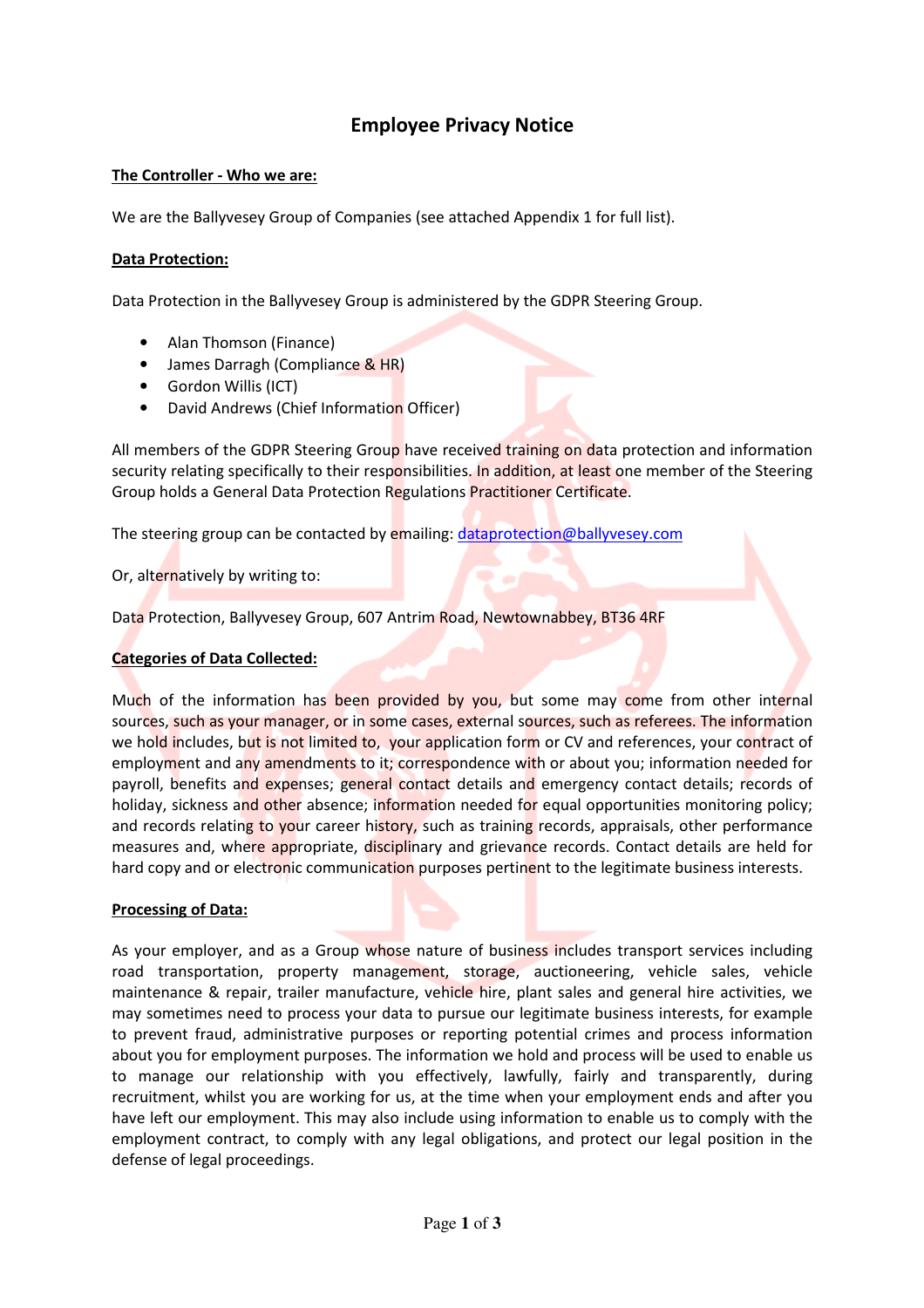We will never process your data where these interests are overridden by your own statutory rights and freedoms. If you do not provide this data, we may be unable in some circumstances to comply with our obligations and we will tell you about the implications of that decision, if the situation arises.

You will, of course, inevitably be referred to in many company documents and records are produced by you and your colleagues in the course of carrying out your duties and the business of the company. You should refer to the Data Protection Policy which is available on the Company website or in electronic format from dataprotection@ballyvesey.com.

## Special Category Data:

Where we process special categories of information relating to your racial or ethnic origin, political opinions, religious and philosophical beliefs, trade union membership, biometric data, health or sexual orientation, we will always obtain your explicit consent to those activities unless this is not required by law or the information is required to protect your life in an emergency. Where necessary, we may keep information relating to your health, which could include reasons for absence and GP reports and notes. This information will be used in order to comply with health and safety and occupational health obligations, to consider how your health might affect your ability to do your job and whether any adjustments to your job might be appropriate. We will also need this data to administer and manage statutory and company sick pay, health insurance and or Death in Service policies.

## Who will receive the data:

We will only disclose information about you to third parties if we are legally obliged to do so or where we need to comply with our contractual duties to you, for instance we may need to pass on certain information to our payroll provider, pension or health insurance schemes.

We may transfer information about you to other group companies for purposes connected with your employment or the management of the company's business.

If in the future we intend to process your personal data for a purpose other than that which it was collected we will provide you with information on that purpose and any other relevant information.

## International Transfer:

Ballyvesey Group, on rare occasions may be legally obliged to provide some information to other countries within EEA, such as Republic of Ireland etc. for border/custom control, right to work, and inter-state taxation. No data is transferred out of EEA at this time. If we are required to do this, we will discuss those obligations at that time.

## Retention Period:

In order to comply with the legal obligations of statutory provisions for taxation we will retain relevant records for a period of seven years. Health & Safety records, training records and occupational health records will be retained until after an employee's death, for the purpose of defending legal claims. In doing this we will practice data minimization and only retain the actual data we need to meet this requirement.

## Your Rights:

Under the General Data Protection Regulation (GDPR) and The Data Protection Act 2018 (DPA) you have a number of rights with regard to your personal data. If you have provided consent for the